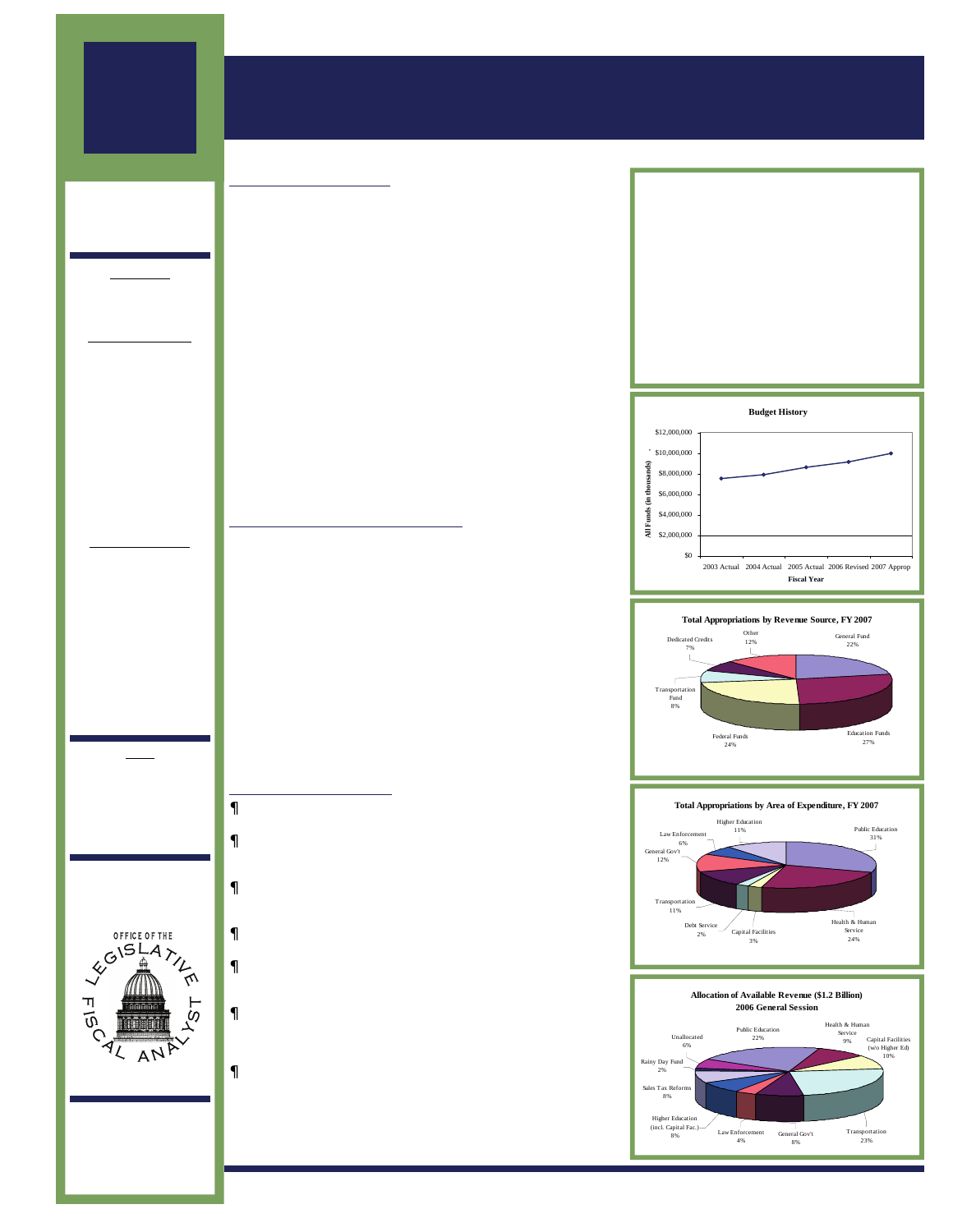## 2006 GENERAL **SESSION**

**MEMBERS** OF THE JOINT APPROPRIATIONS **SUBCOMMITTEE** 

### Co-Chairs

Sen. Bill Hickman Rep. Gregg Buxton

### Senate Members

John Valentine, President

Mike Dmitrich Peter Knudson

### House Members

Roger Barrus Ralph Becker DeMar Bowman Stephen Clark Janice Fisher Wayne Harper Fred Hunsaker Michael Morley

### **Staff**

Steven Allred, Fiscal Analyst

Jonathan Ball, Fiscal Analyst

Todd Wardrop, Fiscal Analyst



W310 State Capitol Complex Salt Lake City, Utah 84114 ———————- 801-538-1034 801-538-1692 Fax

www.le.utah.gov

## Capital Facilities & Administrative Services

### APPROPRIATION SUMMARY & BUDGET HIGHLIGHTS

### **BUDGET SUMMARY**

The subcommittee oversees the Capitol Preservation Board, Career Service Review Board, Department of Administrative Services, Department of Technology Services, Department of Human Resource Management, Capital Budget, and Debt Service. Operating budgets account for only 7% of the total state fund appropriation. Approximately 72% of the FY07 state fund appropriation will be used for capital facilities, 19% will be used for debt service, and 2% will be used to upgrade the state's tax computer system.

The subcommittee also approves budgets for statewide internal service funds. Internal service funds provide consolidated services to all agencies, higher education and some local governments. Revenues in the amount of \$240 million are anticipated to be collected by the internal service funds in FY07.

### **MAJOR FUNDING INITIATIVES**

Authorized state funded capital projects will be financed with cash, including \$30 million in ongoing state funds. Legislative action provided the following increases:

- •State Funded Buildings \$196,662,000
- •Rainy Day Fund \$25,000,000
- •Tax System Modernization \$10,000,000
- •Capital Improvements (existing facilities) \$6,759,700
- •DFCM Administration (replaces project funds) \$1,092,000
- •O&M for New Buildings \$1,674,900
- •LeRay McAllister Critical Land Conservation \$1,000,000
- •Capitol Building Wireless Technology \$590,000
- •S.B. 57, Rural Telehealth Network \$500,000
- •High Definition Aerial Imagery \$500,000
- •Local Government Mapping \$400,000
- •Capitol Preservation Board (replaces project funds) \$100,000

### FUNDING REALLOCATIONS

- •Capital Development Line Item \$13,200,000 returned to the General Fund to help finance other state needs.
- •Debt Service \$5,502,000 savings from reduced bonding reallocated to the Capital Development line item.
- •Risk Management \$2,500,000 in excess retained earnings reallocated to the Capital Improvements line item to mitigate life/safety hazards in existing buildings.
- Contingency Reserve Fund \$1,500,000 reallocated to the Project Reserve Fund to help cover construction inflation.

### BUDGET POLICY INITIATIVES

•H.B. 269 Human Resource Management Amendments - returns the agency to a department of state government rather than a division within DAS, and creates an internal service fund to provide field services to other agencies.

•S.B. 75 USTAR Initiative - includes \$110,000,000 in bond authorization and \$50,000,000 General Funds for construction of research institutions at the University of Utah and Utah State University.

| . <del>.</del>                 | 3700,000,700 |               |
|--------------------------------|--------------|---------------|
| State Funds                    |              | 264.087.600   |
| <b>FY06 Revised</b>            |              | \$420,421,500 |
| State Funds                    |              | 219,849,200   |
| <b>FY07 Appropriated</b>       |              | \$547,577,600 |
| State Funds                    |              | 359.574.300   |
|                                |              |               |
| % Change FY05/06               |              | (9.9)         |
| State Fund Increase/(Decrease) |              | (16.8)        |
| % Change FY06/FY07             |              | 30.2          |
| State Fund Increase/(Decrease) |              | 63.6          |

FY05 Actual \$466,535,900



### FY 07 BUDGET BY MAJOR AREA

| Capitol Preservation Board     | \$2,884,400   |
|--------------------------------|---------------|
| Career Service Review Board    | \$217,800     |
| <b>Administrative Services</b> | \$23,398,100  |
| <b>Technology Services</b>     | \$19,799,900  |
| Human Resource Mgt             | \$3,899,300   |
| Capital Budget                 | \$260,783,300 |
| Debt Service                   | \$236,594,800 |

### CAPITAL PROJECTS S TATE - F UNDED

| Capital Improvements                | \$62,921,300  |
|-------------------------------------|---------------|
| State Capitol (Stage Three)         | \$50,000,000  |
| <b>UVSC Digital Learning Center</b> | \$46,750,000  |
| <b>UBATC/USU Vernal Bldg</b>        | \$9,942.000   |
| DNR Midway Fish Hatchery            | \$5,000,000   |
| <b>CUCF North Side Expansion</b>    | \$20,000,000  |
| Courts St. George Property          | \$3,620,000   |
| USU Ag Campus Relocation            | \$5,000,000   |
| MATC N. Utah Co. Land               | \$3,250,000   |
| WSU Classrm/Chiller PInt Design     | \$2,000,000   |
| CEU Energy Training Ctr             | \$1,100,000   |
| USTAR Buildings (S.B.75)*           | \$50,000,000  |
| <b>Total State Funded</b>           | \$196,662,000 |

#### CAPITAL PROJECTS **OTHER FUNDS**

| <b>DABC Revenue Bonds</b>        | \$7,371,000   |
|----------------------------------|---------------|
| <b>Bd. Regents Revenue Bonds</b> | \$49,275,000  |
| Donated Funds                    | \$102,110,000 |
| <b>Federal Funds</b>             | \$1,177,000   |
| <b>Transportation Funds</b>      | \$1,200,000   |
| <b>Total Other Funded</b>        | \$161.133.000 |

\*Plus \$110,000,000 General Obligation Bond Authorization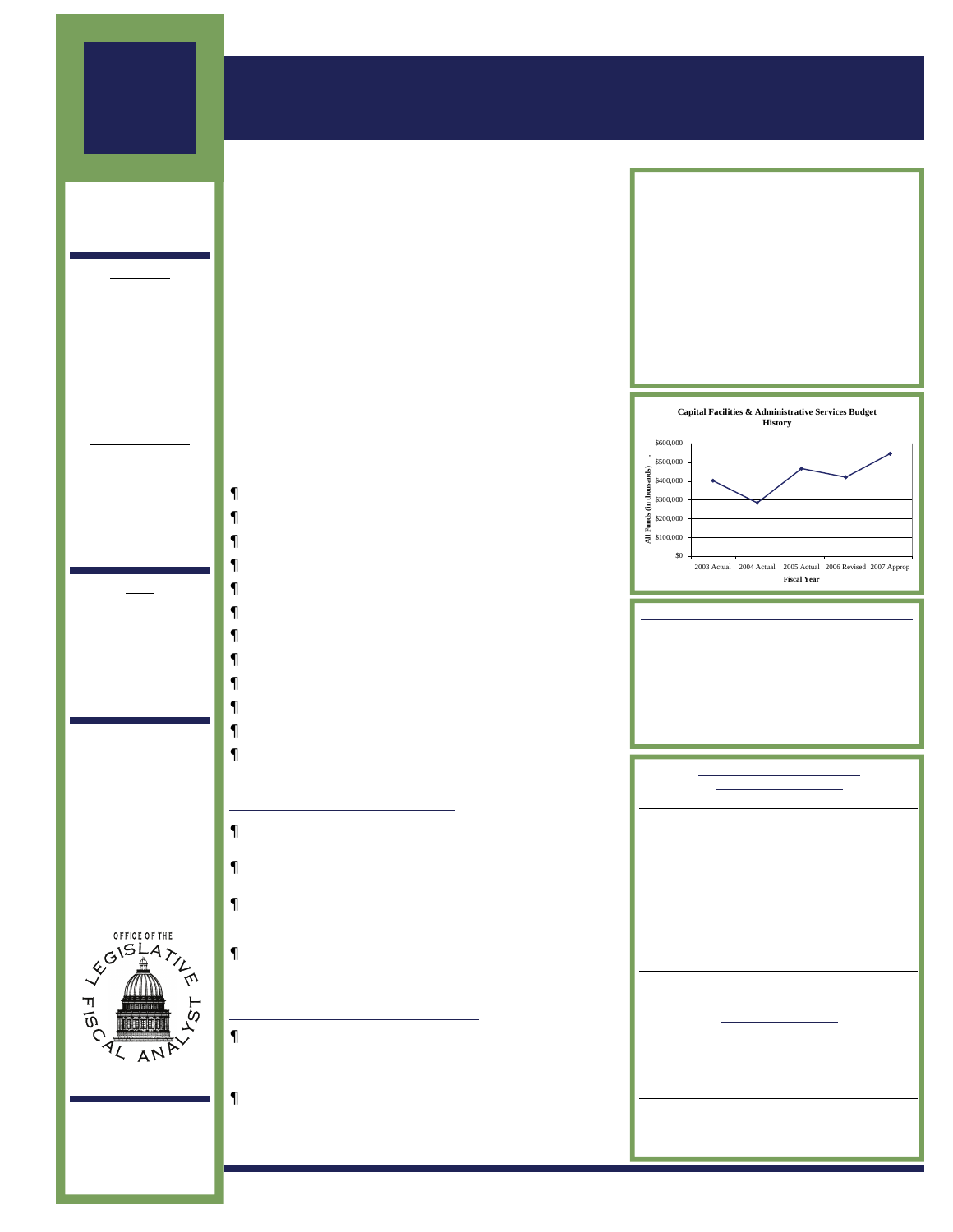## 2006 GENERAL **SESSION**

**MEMBERS** OF THE JOINT APPROPRIATIONS **SUBCOMMITTEE** 

### Co-Chairs

Sen. Mark Madsen Rep. Peggy Wallace

### Senate Members

Curtis Bramble Ed Mayne

### House Members

Jim Dunnigan Craig Frank Lorie Fowlke Ross Romero Mark Wheatley Richard Wheeler

### **Staff**

Stan Eckersley, Fiscal Analyst

## **OFFICE OF THE** AN JOHN E. MASSEY DIRECTOR

W310 State Capitol Complex Salt Lake City, Utah 84114 ———————- 801-538-1034 801-538-1692 Fax www.le.utah.gov

Commerce & Revenue

### APPROPRIATION SUMMARY & BUDGET HIGHLIGHTS

### **BUDGET SUMMARY**

The eight department budgets overseen by the Commerce and Revenue subcommittee make up the most diverse portfolio of any appropriations subcommittee: Alcoholic Beverage Control, Commerce, Financial Institutions, Insurance, Labor Commission, Public Service Commission, Tax Commission and Workforce Services. In addition to the amounts shown in the summary, about \$270,000,000 will be spent "off-budget" in Unemployment Insurance and Food Stamp Payments.

### **MAJOR FUNDING INITIATIVES**

### Alcoholic Beverage Control - \$2,669,800

- Bond Payments \$812,400
- Staffing \$226,100, provides 7 FTE to handle growth
- $S.B. 58 $1,631,300$ , to implement S.B. 58 "Eliminating Alcohol Sales to Youth"

### Commerce - \$333,500

- Staffing \$233,500, provides 3 FTE to handle growth
- Filing System \$100,000, to rebuild the Uniform Commercial Code online filing system

### Financial Institutions - \$524,000

• Staffing - \$524,000, provides 5 FTE to handle growth

### Insurance - \$5,125,800

- HIPUtah \$4,796,100, provides ongoing and one-time (\$1,000,000) funding for Comprehensive Health Insurance.
- Staffing \$329,700, provides 3 FTE financial examiners and 2 FTE market conduct analysts

### Labor Commission - \$885,600

- Safety \$309,600, to increase Workplace Safety
- Restorations \$576,000, to undo previous federal and state budget reductions

### Tax Commission - \$7,150,000

- Software System \$7,000,000, in one-time revenue to start the replacement of core software systems. Preliminary estimates indicate that the total project will take three years to complete and a total of \$30 million.
- Leases \$150,000, to provide office leases in St. George and Richfield
- $\bullet$  H B 109 s 3 the Commission will administer \$6,000,000 to implement the Sales and Use Tax - Food and Food Ingredients.

### Workforce Services - \$13,232,600

- General Assistance \$5,500,000 to provide additional General Assistance services
- eRep \$4,085,000, combined with \$6,135,900 in federal Medicaid matching funds to complete the eREP program
- Child Care \$2,702,400, combined with \$6,997,600 in additional federal fund draw-down to provide child care services
- Food Stamps \$945,200, to increase Food Stamp administration

| <b>FYO5 Actual</b>             | \$445,551,600 |               |
|--------------------------------|---------------|---------------|
| State Funds                    |               | 125, 102, 200 |
| <b>FY06 Revised</b>            | \$477,696,300 |               |
| State Funds                    |               | 126.481.100   |
| FY07 Appropriated              | \$527,467,900 |               |
| State Funds                    |               | 143.671.600   |
|                                |               |               |
| % Change FY05/06               |               | 7.2           |
| State Fund Increase/(Decrease) |               | 1.1           |
| % Change FY06/FY07             |               | 10.4          |
| State Fund Increase/(Decrease) |               | 13.6          |



### FY 2007 BUDGET BY MAJOR AREA

| Alcoholic Beverage Control    | \$24,600,000  |
|-------------------------------|---------------|
| Commerce                      | \$24,565,200  |
| <b>Financial Institutions</b> | \$5,788,900   |
| Insurance                     | \$48,192,600  |
| Labor Commission              | \$10,904,200  |
| Public Service Commission     | \$12,816,200  |
| <b>Tax Commission</b>         | \$73,995,000  |
| <b>Workforce Services</b>     | \$320,646,000 |

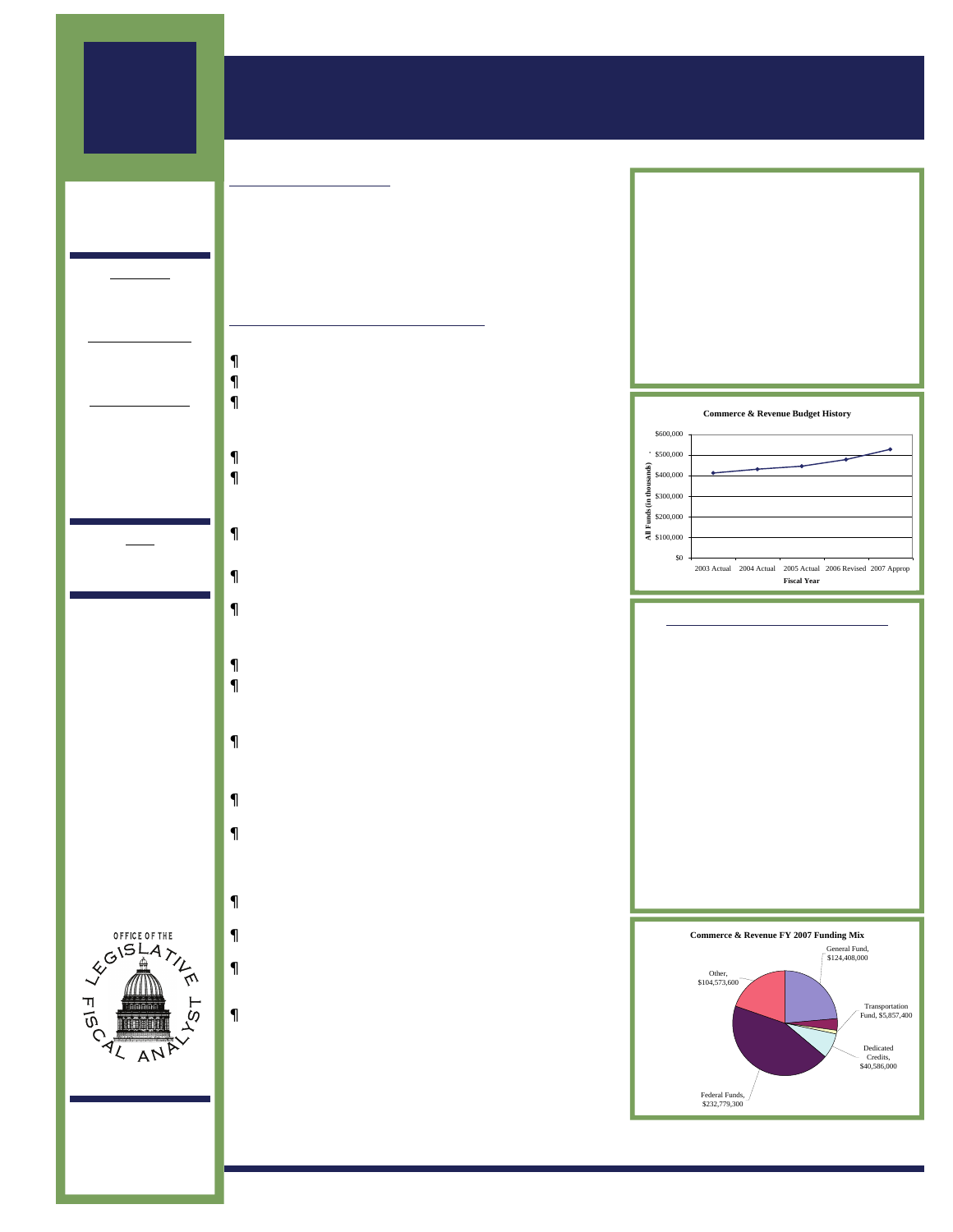## 2006 GENERAL **SESSION**

**MEMBERS** OF THE JOINT APPROPRIATIONS **SUBCOMMITTEE** 

### Co-Chairs

Sen. Al Mansell Rep. Craig Buttars

### Senate Members

Dan Eastman Scott McCoy

### House Members

Jeff Alexander Jackie Biskupski Brad Dee Patrick Painter

### **Staff**

Dr. Andrea Wilko, Chief Economist

Juliette Tennert Fiscal Analyst

## Economic Development APPROPRIATION SUMMARY & BUDGET HIGHLIGHTS

### **BUDGET SUMMARY**

The Committee oversees the budgets for the Department of Community and Culture and the Governor's Office of Economic Development. They also oversee funding for the USTAR Initiative. Total State funding allocated to the committee in FY 2007 was \$61,568,100.

### **MAJOR FUNDING INITIATIVES**

- Legislative action provided for the following funding increases:
- •Pamela Atkinson Homeless Trust Fund \$500,000 one-time for the Homeless Committee to support local homeless service providers.
- •Olene Walker Housing Loan Fund \$1,000,000 one-time for the expansion of affordable housing.
- •Weatherization \$500,000 one-time to help with weatherization projects that will save energy costs in the long run.
- Sports Commission \$200,000 one-time to provide grants to eligible events.
- •Industrial Assistance Fund \$3,479,400 supplemental appropriation to replenish the Industrial Assistance Fund.
- •Emergency Food Network \$100,000 one-time to increase services statewide.
- •Children's Museum \$400,000 one-time to contribute to the building of the Children's Museum.
- •Treehouse Museum \$400,000 one-time to contribute to the relocation of the Treehouse Museum in Ogden.
- •Eccles Ice Center \$250,000 one-time to contribute to the endowment fund of the Eccles Ice Center.
- •Davis County Conference Center \$500,000 one-time to help with the expansion of the Davis County Conference Center.
- •Individual Development Accounts \$50,000 ongoing to provide individual development account opportunities.
- •Museum Grants \$250,000 one-time to fund museum grants statewide.
- •Motion Picture Incentive Fund \$500,000 one-time and \$500,000 ongoing for an incentive program to bring film production into the state.
- •Utah Summer Games \$25,000 one-time added to the \$50,000 base funding for the Utah Summer Games.
- •Moab Music Festival \$50,000 one-time
- •Economic Development Zone Rebates \$1,528,000 one-time to fund the rebate commitment related to the Economic Development Zone rebates.
- •Utah Golf Association \$5,000 one-time
- •Save America's Treasures \$75,000 state match for a federal heritage grant.
- •Hill Field/UBIDS \$250,000 one-time to GOED Administration for the Hill Field/UBIDS program.
- •SB 187 Science and Technology Education Program \$100,000 ongoing to create a Science and Technology Education Program in the Governor's Office of Economic Development.
- **•Business Development \$250,000 one-time for a business** development opportunity.
- •Centers of Excellence and Business Resource Centers \$500,000 ongoing for each program was provided to the Governor's Office of Economic Development.
- •USTAR \$19,250,000 ongoing funding was provided for the USTAR initiative.
- •Lease increase for the Department of Community and Culture and the Governor's Office of Economic Development - \$90,000 supplemental funding and \$180,000 ongoing funding for the contractual increase.

| <b>FYO5 Actual</b>             | \$111,189,700 |
|--------------------------------|---------------|
| State Funds                    | 44,336,900    |
| <b>FYO6 Revised</b>            | \$152,399,200 |
| State Funds                    | 56,734,700    |
| FY07 Appropriated              | \$240,218,200 |
| State Funds                    | 61.068.100    |
|                                |               |
| % Change FY05/06               | 37.1          |
| State Fund Increase/(Decrease) | 28.0          |
| % Change FY06/FY07             | 58.0          |
| State Fund Increase/(Decrease) | 8.5           |



### FUNDING REALLOCATIONS

The Office of Museum Services and the Division of Fine Arts were combined into the Division of Arts and Museums. The Governor's Office of Economic Development line items were restructured to more closely align with their administration of the existing programs.

The Economic Development Subcommittee reallocated \$656,000 in remaining easement balances on a one-time basis to the following programs: \$200,000 Library Development Grants, \$100,000 for Art Restoration, \$50,000 for History Grants, \$20,000 to the Italians in Utah Project, \$95,500 for Museum Grants, \$95,500 for Art Grants, \$50,000 for Repatriation, and \$45,000 for Business Resource Center equipment purchases.

Ongoing funding of \$350,000 from remaining defense alliance allocations was reallocated as follows: \$150,000 Snow College Custom Fit Nursing Initiative, \$30,000 Emergency Food Network, \$100,000 Zoos, \$50,000 History Grants, and \$48,300 for the Pioneer Database.



**OFFICE OF THE** 

W310 State Capitol Complex Salt Lake City, Utah 84114 ———————- 801-538-1034 801-538-1692 Fax

www.le.utah.gov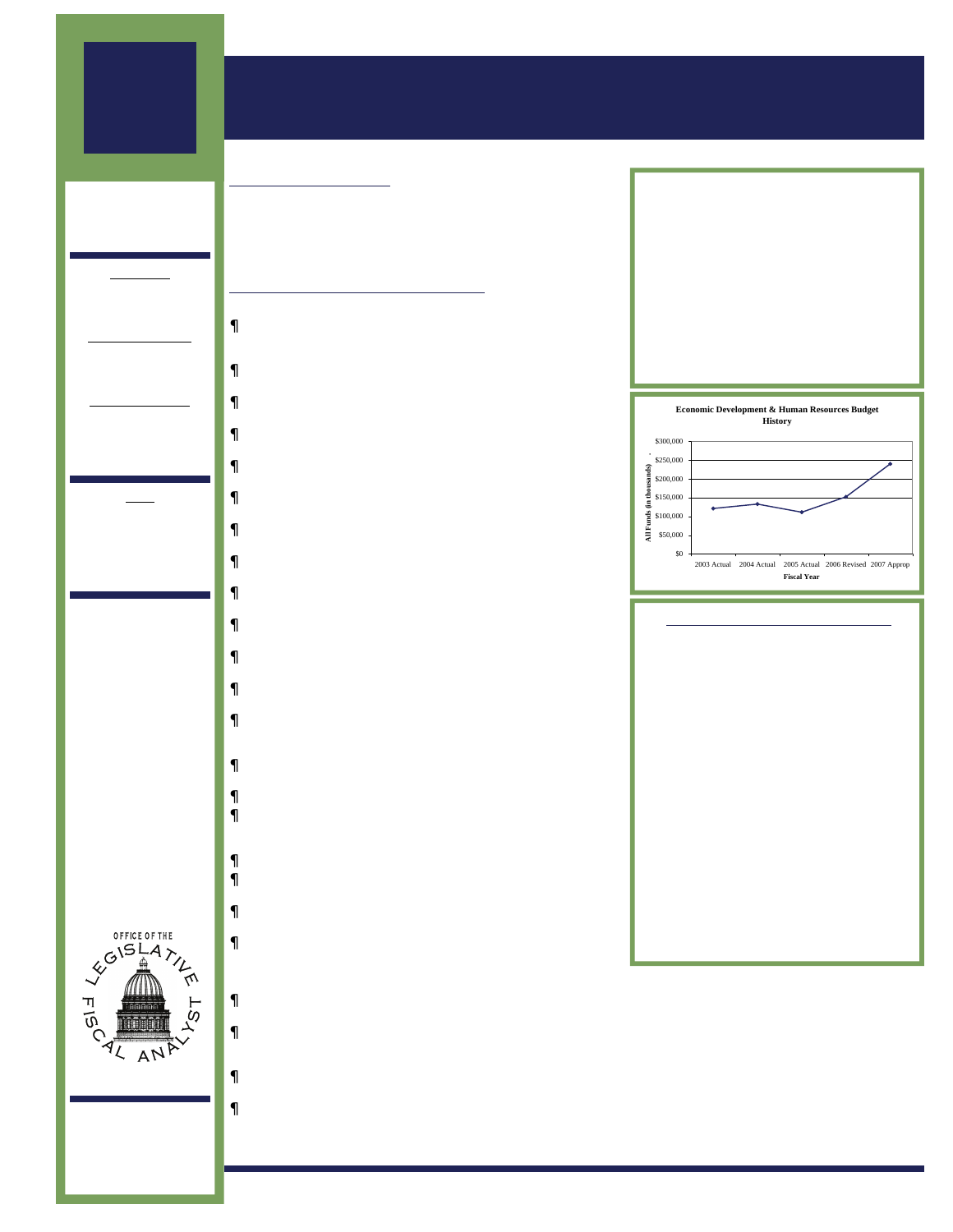## 2006 GENERAL **SESSION**

**MEMBERS** OF THE JOINT APPROPRIATIONS **SUBCOMMITTEE** 

### Co-Chairs

Sen. David Thomas Rep. David Hogue

### Senate Members

Brent Goodfellow Darin Peterson

### House Members

Douglas Aagard Eric Hutchings Brad King Curtis Oda Mark Walker Larry Wiley

### **Staff**

Gary Ricks, Fiscal Analyst

Derek Byrne, Fiscal Analyst



## APPROPRIATION SUMMARY & BUDGET HIGHLIGHTS

### B UDGET S UMMARY

The subcommittee oversees nine state agencies—the Governor's Office, State Auditor, State Treasurer, Attorney General, Public Safety, Corrections, Board of Pardons, Juvenile Justice Services, and the Courts. The agencies employ over 6,400 employees. Over 71 percent of the subcommittee's \$711.5 million budget comes from General Fund.

### **MAJOR FUNDING INITIATIVES**

- Central Utah Correctional Facility \$4,106,000 ongoing and \$172,900 one-time GF for operations and maintenance funding for a new 288-bed pod.
- Correctional Officer Salary Increase \$3,600,000 for a 5.5% salary increase for correctional officers.
- Replacement of Federal Funds FY06 one-time funding of \$833,100 and FY07 one-time funding of \$1,666,200 to maintain Division of Juvenile Justice Services at current level.
- Highway Patrol Overtime Funding \$800,000 ongoing GF and one-time \$1,300,000 GF for unexpected public emergencies.
- Contract and Lease Increases Funding for lease increases: \$66,200 in FY06 supplemental funding, \$168,100 ongoing GF for Public Safety; and \$441,300 in ongoing GF for the Courts.
- District Court Judge \$257,500 ongoing GF for judge and clerk support.
- Board of Pardons Staff Increase \$198,100 ongoing GF for 2 hearing officers and 1 support staff.
- Crime Lab \$150,000 in ongoing GF to fund equipment upgrades.
- Prosecution of Child Pornography \$850,000 ongoing and \$1,400,000 one-time GF to implement legislation (HB 170).
- Underage Drinking Prevention \$543,000 ongoing and \$1,600,000 one-time GF to implement legislation (SB 58).
- Highway Patrol Salary Increase \$1,100,000 to eliminate compression with employees in the Patrol.
- Highway Patrol Laptop Replacement One-time funding of \$400,000 to replace aging laptops.
- Litigation Settlement Costs \$1,526,100 one-time GF for Attorney General's Office for recent litigation and settlement expenses.
- Helicopter Engine Repair & Increased Service Coverage \$394,800 supplemental funding for the DPS Aero Bureau for engine repair and other expenses.
- Jail Reimbursement \$710,000 one-time GF to fund estimated bed-day growth between FY06 and FY07.
- Governor's Emergency Fund \$100,000 one-time GF to replenish the fund.
- Drug Offender Reform Act (DORA) \$251,000 to the Department of Corrections for the pilot program.
- Western States Primary \$850,000 one-time GF for state participation during the next presidential primary.

### BUDGET POLICY INITIATIVES

- Prison Population Management Funding of \$20 million was provided through Capital Facilities for 192 new beds at the Gunnison facility.
- Salary Increases In addition to the 3.5% COLA, Correctional Officers received \$3.6 million for a 5.5% salary increase and Highway Patrol Officers received \$1.1 million to address salary compression issues.

| <b>FY05 Actual</b>             | \$618,377,000 |             |
|--------------------------------|---------------|-------------|
| State Funds                    |               | 453,790,600 |
| <b>FY06 Revised</b>            | \$702,193,000 |             |
| State Funds                    |               | 461.765.900 |
| FY07 Appropriated              | \$711,539,200 |             |
| State Funds                    |               | 504.082.100 |
|                                |               |             |
| % Change FY05/06               |               | 13.5        |
| State Fund Increase/(Decrease) |               | 18          |
| % Change FY06/FY07             |               | 1.3         |
| State Fund Increase/(Decrease) |               | 9.2         |



### FUNDING REALLOCATIONS

- Shifted \$994,500 from Corrections Programs and Operations to Corrections Medical Services.
- Transferred Youth Parole Authority line item (\$298,400) as a program under the Division of Juvenile Justice Services Programs and Operations line item.
- Increased restricted fund spending allocations by \$545,000 in the Courts Administration line item.
- Transferred Election Office line item to become part of Governor's Office line item.





**OFFICE OF THE** 

W310 State Capitol Complex Salt Lake City, Utah 84114 ———————- 801-538-1034 801-538-1692 Fax

www.le.utah.gov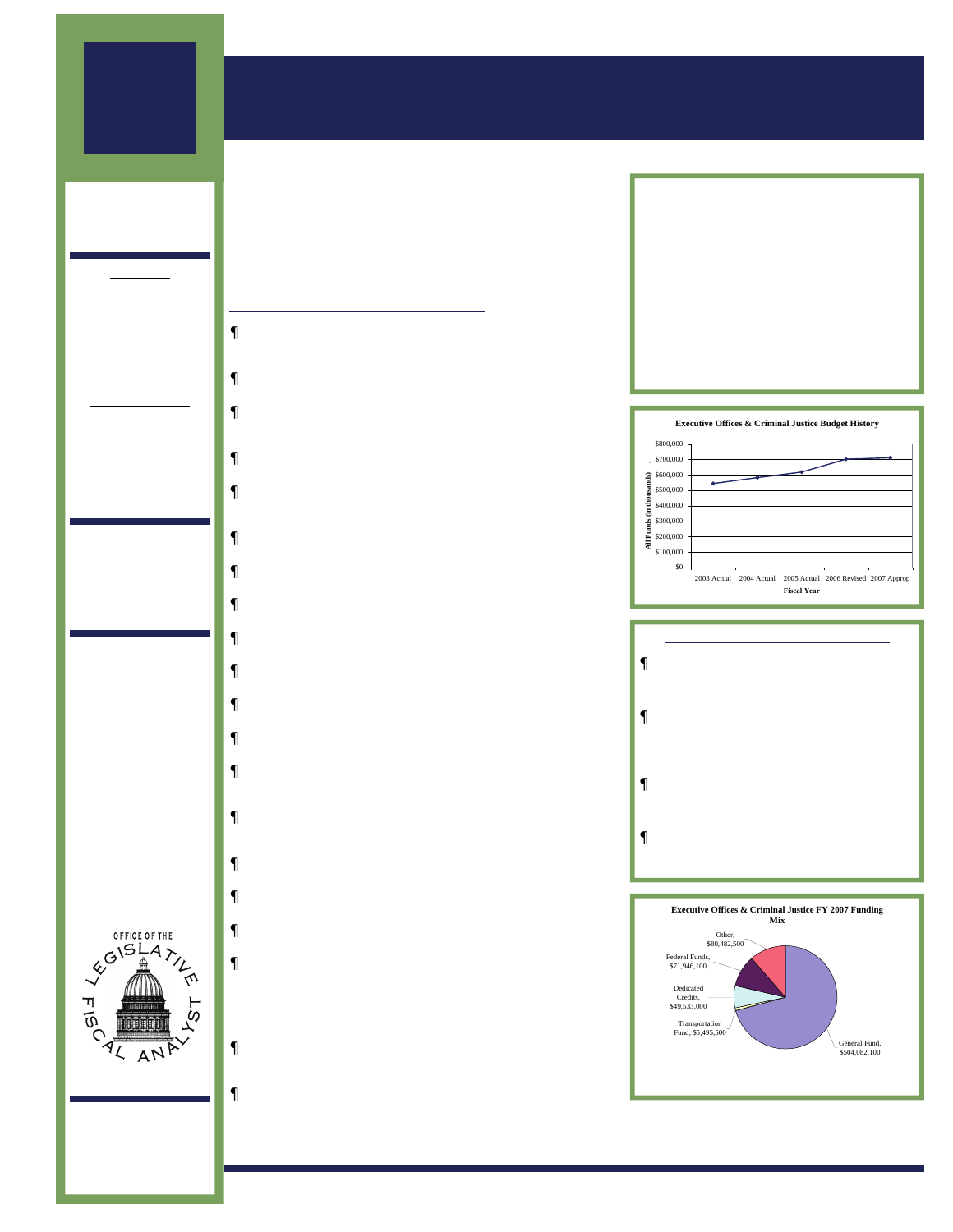2006 GENERAL **SESSION** 

## Health & Human Services Department of Health

### APPROPRIATION SUMMARY & BUDGET HIGHLIGHTS

### **BUDGET SUMMARY**

The mission of the Department of Health is to protect the public's health through preventing avoidable illness, injury, disability, and premature death; assuring access to affordable, quality health care; and promoting healthy lifestyles.

The Department administers the Medical Assistance Program (Medicaid) and the Children's Health Insurance Program (CHIP), both of which cover health and medical needs for specific populations who meet income criteria. Both are state-federal programs with the federal government providing the major portion of the funding. Medicaid is an entitlement program by federal law, which means that a person who is deemed eligible is entitled to the entire array of Medicaid services, which the State must fund. Historical data show significant and continual growth in the Medicaid program, which has been a driver for the entire department's budget. CHIP has been able to handle budget constraints with enrollment caps.

### **MAJOR FUNDING INITIATIVES**

Medicaid continues to be the driver for the Department's budget. The following items were approved:

- Federal Medical Assistance Percentage (FMAP) rate change required \$8,601,400 Federal Funds to be replaced with ongoing FY 2007 General Fund.
- Medicaid Utilization and Caseload Growth \$53,554,600 (\$14,000,000 General Fund) to partially fund the FY 2007 estimated growth of those eligible for Medicaid. \$28,712,100 (\$10,263,700 General Fund) to fund the FY 2006 estimated caseload growth and make federal repayments.
- Medicare Part D Implementation \$2,254,500 (\$1,100,000 General Fund) to partially fund the FY 2007 estimated caseload growth due to the new Medicare Part D. Funding of \$8,709,300 (\$4,249,300 General Fund) for FY 2006.
- Medicaid Inflation \$34,462,600 (\$10,252,700 General Fund) to increase FY 2007 reimbursement rates an average of 2.5 percent to selected providers of Medicaid services.
- Baby Watch/Early Intervention Program An increase of \$675,300 General Fund was allocated to address the caseload growth for services to disabled children 0-3 years old.
- Primary Care Grants The Legislature provided \$457,300 (\$100,000 ongoing) for Primary Care Grants. This program provides grant funding to public and non-profit entities that offer primary health care services to medically underserved populations.
- HIV/AIDS Drugs Lawmakers also approved one-time funding of \$180,000 to purchase drugs for individuals diagnosed with HIV or AIDS. This appropriation helps replace reduced federal funding.

### FUNDING REALLOCATIONS

• Unused FY 2006 funding of \$389,900 one-time General Fund was shifted from Medicaid Base Programs to fund the Medical Examiner shortfall and replacement laboratory equipment.

### BUDGET POLICY INITIATIVES

- HB 276 Medicaid Covered at Work Premium Subsidy funds \$890,000 (\$267,500 ongoing General Fund) to promote increased participation in employer sponsored health insurance as a means to increase health care coverage among the uninsured.
- HB 288 Health Care Amendments for Foster Care appropriates \$1,514,600 (\$450,000 one-time General Fund) to provide medical coverage to certain adolescents aging out of foster care.

| <b>FYO5 Actual</b>             | \$1,656,093,500 |      |
|--------------------------------|-----------------|------|
| State Funds                    | 287,990,800     |      |
| <b>FY06 Revised</b>            | \$1,841,224,600 |      |
| State Funds                    | 338,491,900     |      |
| <b>FY07 Appropriated</b>       | \$1,876,963,900 |      |
| State Funds                    | 357,978,300     |      |
|                                |                 |      |
| % Change FY05/06               |                 | 11.2 |
| State Fund Increase/(Decrease) |                 | 17.5 |
| % Change FY06/FY07             |                 | 1.9  |
| State Fund Increase/(Decrease) |                 | 5 R  |







W310 State Capitol Complex Salt Lake City, Utah 84114 ———————- 801-538-1034 801-538-1692 Fax

www.le.utah.gov

www.le.utah.gov NOTE: All figures represented in this summary are preliminary. Final appropriation figures, including gubernatorial vetoes, will be reflected in the 2006 - 2007 Appropriations Report.<br>the 2006 - 2007 Approp

### **MEMBERS** OF THE JOINT APPROPRIATIONS

### Co-Chairs

**SUBCOMMITTEE** 

Sen. Sheldon Killpack Rep. Merlynn Newbold

### Senate Members

Chris Buttars Allen Christensen Gene Davis

### House Members

Bradley Last David Litvack Stephen Mascaro .<br>Roz McGee Paul Ray Aaron Tilton

### Staff

Bill Greer, Fiscal Analyst - Health

> Debbie Headden, Fiscal Analyst - Human Services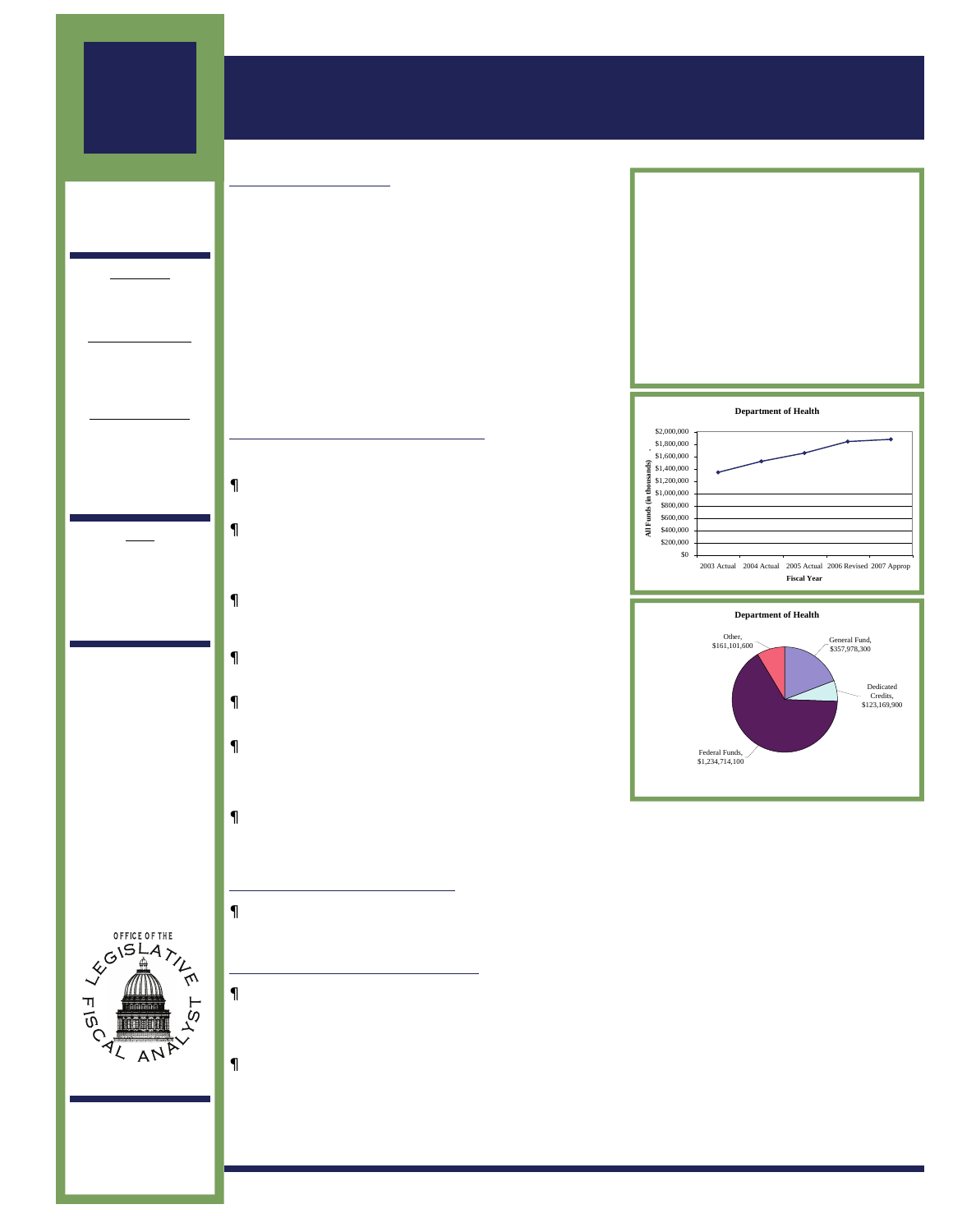2006 GENERAL **SESSION** 

## Health & Human Services Department of Human Services

### APPROPRIATION SUMMARY & BUDGET HIGHLIGHTS

### B UDGET S UMMARY

**MEMBERS** OF THE JOINT APPROPRIATIONS SUBCOMMITTEE

### Co-Chairs

Sen. Sheldon Killpack Rep. Merlynn Newbold

### Senate Members

Chris Buttars Allen Christensen Gene Davis

### House Members

Bradley Last David Litvack Stephen Mascaro Roz McGee Paul Ray Aaron Tilton

### Staff

Bill Greer, Fiscal Analyst - Health

> Debbie Headden, Fiscal Analyst - Human Services



### **MAJOR FUNDING INITIATIVES**

### Department of Human Services

- Private Provider COLAs \$2.1 million (2.5 percent)
- Federal Medical Assistance Rate Change \$1.7 million

### People with Disabilities

- Waiting Listing \$1.6 million to reduce the waiting list by about 285 people
- DSPD Services \$1 million for waiting list and waiver services
- Supported Employment \$150,000 to implement H.B. 31, "Pilot Program for the Provisions of Services for People with Disabilities" for supported employment

### Substance Abuse

- Drug Offenders Reform Act \$647,000 one-time General Funds
- Drug Courts \$500,000 in General Funds (\$435,000 for Human Services & \$65,000 for Courts)

#### Mental Health

- State Hospital \$1.55 million in General Funds for 30 adult beds for FY 2007 and a supplemental appropriation of \$358,700 in one-time General Funds for FY 2006
- Non-Medicaid Mental Health \$1 million one-time General Funds
- Children's Mental Health \$500,00 one-time General Funds
- Veterans Counseling \$210,000 one-time General Funds to implement H.B. 407 "Counseling for Families of Veterans"

### Aging and Adult Services

- Aging Meal Programs \$115,000 General Funds
- Aging Waivers \$300,000 one-time General Funds

#### Child and Family Services

- Caseload Growth \$1.5 million in General Funds for FY 2007 and a supplemental one-time General Fund appropriation of \$708,000 for FY 2006
- David C. Lawsuit one-time General Funds of \$269,500 for the court monitor
- Adoption Assistance \$500,000 in General Funds for monthly subsidies, medical assistance and legal fees
- Replacement of Loss of Federal Funds \$17.8 million in General Funds for FY 2007 and one-time General Funds for FY 2006 of \$9.5 million
- H.B. 21, "Child Welfare Revisions" General Funds of \$9,400 for additional training

### Executive Director

• Replacement of Loss of Federal Funds - \$1.4 million in General Funds for FY 2007 and one-time General Funds for FY 2006 of \$736,700









W310 State Capitol Complex Salt Lake City, Utah 84114 ———————- 801-538-1034 801-538-1692 Fax

www.le.utah.gov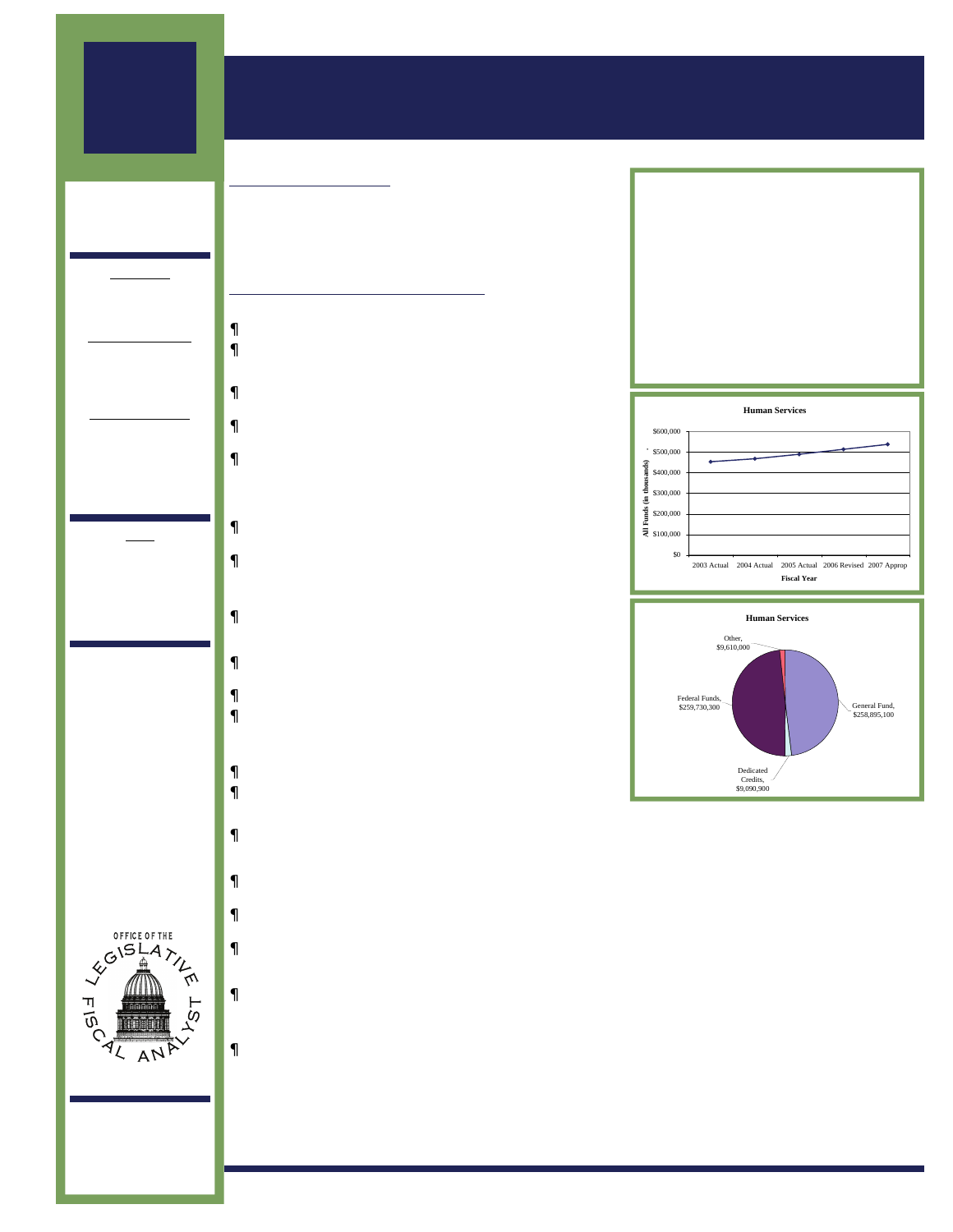## 2006 GENERAL **SESSION**

# **MEMBERS**

OF THE JOINT APPROPRIATIONS **SUBCOMMITTEE** 

### Co-Chairs

Sen. Greg Bell Rep. Kory Holdaway

### Senate Members

Patrice Arent Dan Eastman Peter Knudson Carlene Walker

### House Members

Sheryl Allen David Clark Bradley Daw Margaret Dayton John Dougall Patricia Jones Susan Lawrence Carol Spackman Moss LaWanna Shurtliff Scott Wyatt

### **Staff**

Spencer Pratt, Fiscal Analyst

Jonathan Ball, Fiscal Analyst



W310 State Capitol Complex Salt Lake City, Utah 84114 ———————- 801-538-1034 801-538-1692 Fax

www.le.utah.gov

## Higher Education

## APPROPRIATION SUMMARY & BUDGET HIGHLIGHTS

### **SUMMARY**

The Utah System of Higher Education (USHE) provides academic, career, and technical education learning opportunities for students. USHE promotes research, as well as, economic, academic, cultural, and other social programs for the citizens of Utah. The USHE is comprised of ten institutions and is governed by the State Board of Regents.

The Utah Education Network (UEN), a partnership of Utah's public and higher education institutions, delivers distance learning educational services statewide. UEN operates two public television stations providing closed circuit two-way video services through EDNET, and connects state agencies to each other and the Internet with UtahLINK.

The Utah Medical Education Program (UMEP) works closely with the healthcare industry, colleges & universities, and medical education programs. The UMEP also evaluates current and future workforce needs.

### **MAJOR FUNDING INITIATIVES**

Legislative action provided the following increases:

- Operation and Maintenance \$4,193,700 (\$3,800,500 USHE/ \$393,200 UCAT) funds for new buildings at five USHE campuses and one UCAT campus. These new facilities were approved in the 2004, 2005, or the 2006 General Sessions.
- Utility Rate Increase Because of increased utility costs, \$5,000,000 in both FY06 Supplemental funding and FY 07 funding for USHE institutions was approved. Three of the UCAT campuses will also receive \$76,000 for increased utility costs in FY 07.
- Engineering and Computer Science Initiative \$1,200,000 (\$700,000 one-time) to increase the number of students who graduate with an engineering or computer science degree.
- Nursing Initiative \$750,000 (\$500,000 one-time) to help alleviate the nursing shortage.
- Student Financial Aid \$200,000 in FY 06 Supplemental funding for New Century Scholarships, \$210,300 for the match to receive federal aid, \$289,700 for New Century Scholarships, and \$2,250,000 (one-time) for Utah Centennial Opportunity Program for Education (UCOPE) need-based financial aid.
- Jobs Now Initiative \$500,000 one-time funding to provide short-term training for businesses that have current job openings.
- Information Technology \$900,000 for licensing and security software to serve the entire system, plus \$500,000 one-time funding for IT infrastructure equipment replacements at the institutions.
- Prison Education a funding mechanism of surcharges collected from telephone calls made by inmates is expected to generate \$1 million in FY 2007. This funding is designated to support prison education.
- Utah Science, Technology and Research (USTAR) SB 75 moves funding of \$4 million from the University of Utah and Utah State University to a newly created governing authority, beginning in FY 07.
- UCAT Central Administration the one-time funding that the UCAT administration has been operating on was replaced, in part, by \$150,000 in ongoing funding in FY 07.
- UCAT Student Information System \$330,000 to support a new data system to account for the instructional functions and students in the UCAT system. The system was developed by UCAT and will be expanded to all UCAT campuses with ongoing support for the new system.
- UEN Network Infrastructure and IP Video \$1.3 million ongoing and \$1.5 million one-time were provided to continue improving computer networks for schools and universities. An additional \$1 million one-time will fund videoconferencing equipment to enhance distance education.

| FY05 Actual                    | \$991,420,900   |             |
|--------------------------------|-----------------|-------------|
| State Funds                    |                 | 651.569.600 |
| <b>FY06 Revised</b>            | \$1,067,809,600 |             |
| State Funds                    |                 | 696.193.600 |
| FY07 Appropriated              | \$1,099,975,500 |             |
| State Funds                    |                 | 721,797,100 |
|                                |                 |             |
| % Change FY05/06               |                 | 7.7         |
| State Fund Increase/(Decrease) |                 | 68          |
| % Change FY06/FY07             |                 | 3.0         |
| State Fund Increase/(Decrease) |                 | 3. 7        |





### OTHER FUNDED ITEMS

- UCAT Enrollment Growth an anticipated increase of nearly 500,000 UCAT membership hours was funded with \$1.75 million and \$363,400 tuition.
- **UCAT Leases three of the campuses will** receive funding for space leased to provide UCAT programs.
- Range Creek \$80,000 (\$30,000 one-time) was approved for further documentation of this historic area.
- · USU Mudslide \$200,000 one-time to help correct this problem at Utah State University.
- Facility Buy-outs \$1,487,000 one-time was provided to buy out the USU/Tooele lease (\$900,000) and Iron County's equity position in a SUU building (\$587,000).
- Telehealth SB 57 provides an ongoing funding stream to the Utah Tele-Health Network of \$500,000 at the University of Utah.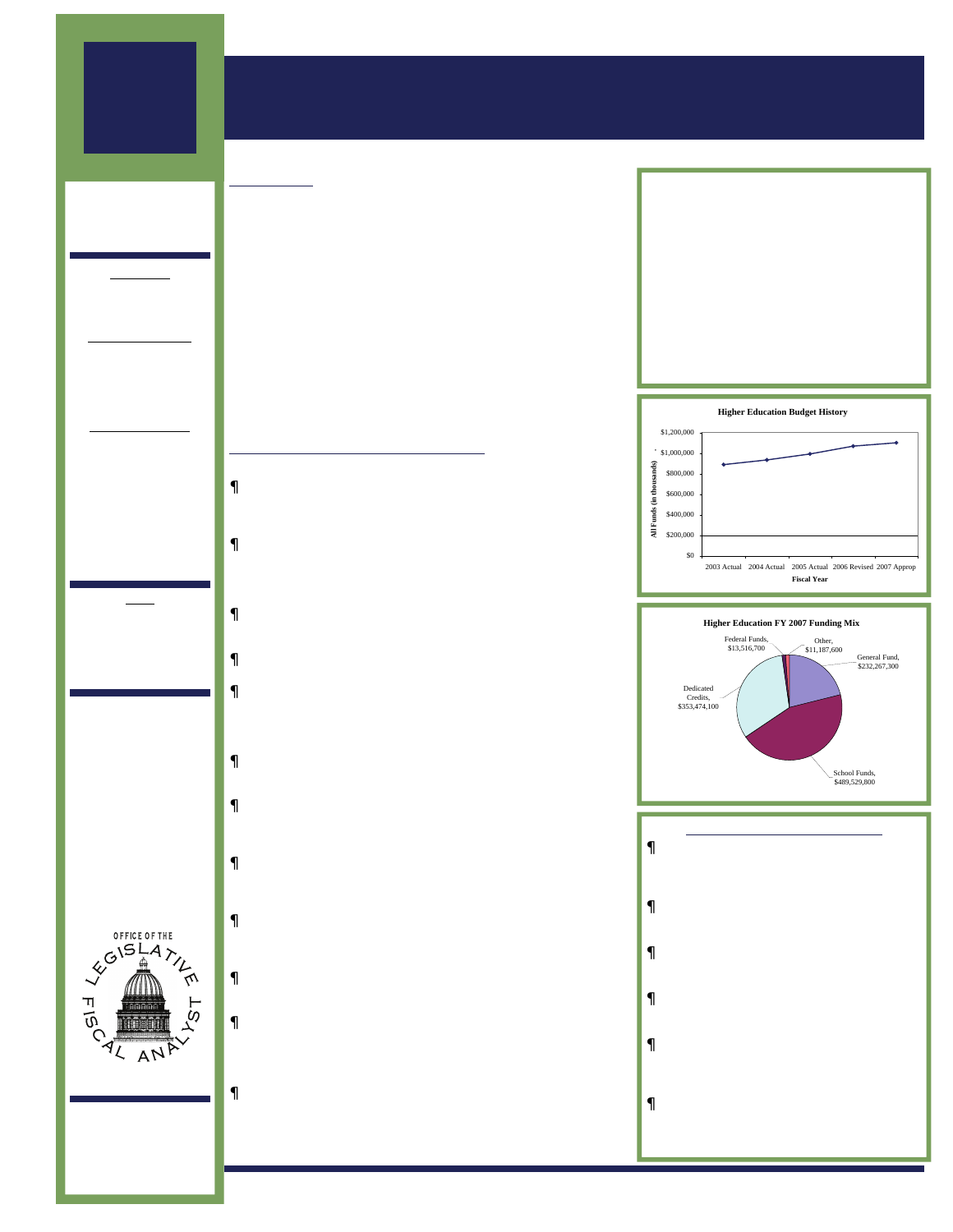## MARCH 8, 2006

## 2006 GENERAL **SESSION**

**MEMBERS** OF THE JOINT APPROPRIATIONS **SUBCOMMITTEE** 

### Co-Chairs

Sen. Tom Hatch Rep. Bradley Johnson

### Senate Members

Mike Dmitrich Beverly Evans Parley Hellewell

#### House Members

Carl Duckworth Ben Ferry Kerry Gibson James Gowans Rebecca Lockhart John Mathis Rhonda Menlove Michael Noel

## Natural Resources

## APPROPRIATION SUMMARY & BUDGET HIGHLIGHTS

### B UDGET S UMMARY

The Subcommittee oversees the budgets for the Department of Agriculture and Food, Department of Natural Resources, the School and Institutional Trust Lands Administration, Utah State Fair, and the Public Lands Policy Coordinating Office. Subcommittee's priorities were funded by internal reallocation of base budgets, as well as by obtaining additional General Fund revenues.

### **MAJOR FUNDING INITIATIVES**

The Legislature provided the following funding increases from the state General Funds:

- Fire Suppression \$4,000,000
- Parks Capital Facilities Improvements \$3,000,000
- DWR Benefits \$2,220,700
- This Is The Place Foundation \$2,000,000
- Watershed Initiative \$2,000,000
- Park Benefits \$510,600
- Rangeland & Invasive Species \$400,000
- Parks Trails \$250,000
- Rangeland & Invasive Species \$150,000
- Minerals Workload Expansion \$150,000
- Groundwater Studies \$122,000
- The non-General Fund increases appropriated by the Legislature were as follows:
- SITLA Capital Development \$5,800,000
- Parks Existing Operations- \$600,000
- Oil & Gas Biologist \$350,000
- SITLA Construction Manager \$165,200
- Oil & Gas Electronic Permitting System \$150,000
- Saltair Sewer Replacement \$110,000

### FUNDING REALLOCATIONS

The Legislature funded the following priorities through reallocating one-time General Funds from the Division of Forestry, Fire and State Lands, Utah Geological Survey, and Public Lands Office:

- Reseeding After Fires \$1,000,000
- Utah's Own Promotion \$400,000
- Water Distribution Automation \$355,000
- Conservation Districts Operation \$100,000
- Wildlife Depredation \$100,000
- Green River Golf Course Cart Path Improvement \$100,000
- Stream Gauges \$78,000
- OHV Right-Of-Way Purchases \$75,000

### BUDGET POLICY INITIATIVES

- Property Rights Ombudsman (SB 268) moves the Private Property Ombudsman's Office to the Department of Commerce.
- Water Reuse Requirements (HB38) addresses requirements for water reuse projects.
- Bear River Development Act (HB45) amends the Bear River Development Act allowing spending on preconstruction activities and making developed water available to Cache County.
- Lake Powell Pipeline Development Act (SB 27) authorizes the Board of Water Resources to build the Lake Powell Pipeline.
- Wildland Fire Suppression (SB 65) modifies a county's payment obligation for participating in the Wildland Fire Suppression Fund.

| <b>FYO5 Actual</b>             | \$166,619,200 |  |
|--------------------------------|---------------|--|
| State Funds                    | 47.927.600    |  |
| <b>FY06 Revised</b>            | \$204,913,500 |  |
| State Funds                    | 55,647,700    |  |
| FY07 Appropriated              | \$204,865,400 |  |
| State Funds                    | 59,372,000    |  |
|                                |               |  |
| % Change FY05/06               | 23.0          |  |
| State Fund Increase/(Decrease) | 16.1          |  |
| % Change FY06/FY07             | 0             |  |
| State Fund Increase/(Decrease) | 67            |  |





| FY 2007 BUDGET BY MAJOR AREA              |
|-------------------------------------------|
| \$158.364.700                             |
| $\sim$ $\sim$ $\sim$ $\sim$ $\sim$ $\sim$ |
|                                           |

| Agriculture                                     | \$26,227,800 |
|-------------------------------------------------|--------------|
| School & Institutional Trust Lands \$17,539,600 |              |
|                                                 |              |
| <b>Public Lands Office</b>                      | \$2,733,300  |

www.le.utah.gov NOTE: All figures represented in this summary are preliminary. Final appropriation figures, including gubernatorial vetoes, will be reflected in the 2006 - 2007 Appropriations Report.<br>the 2006 - 2007 Approp



W310 State Capitol Complex Salt Lake City, Utah 84114 ———————- 801-538-1034 801-538-1692 Fax

www.le.utah.gov

**Staff** Ivan Djambov, Fiscal Analyst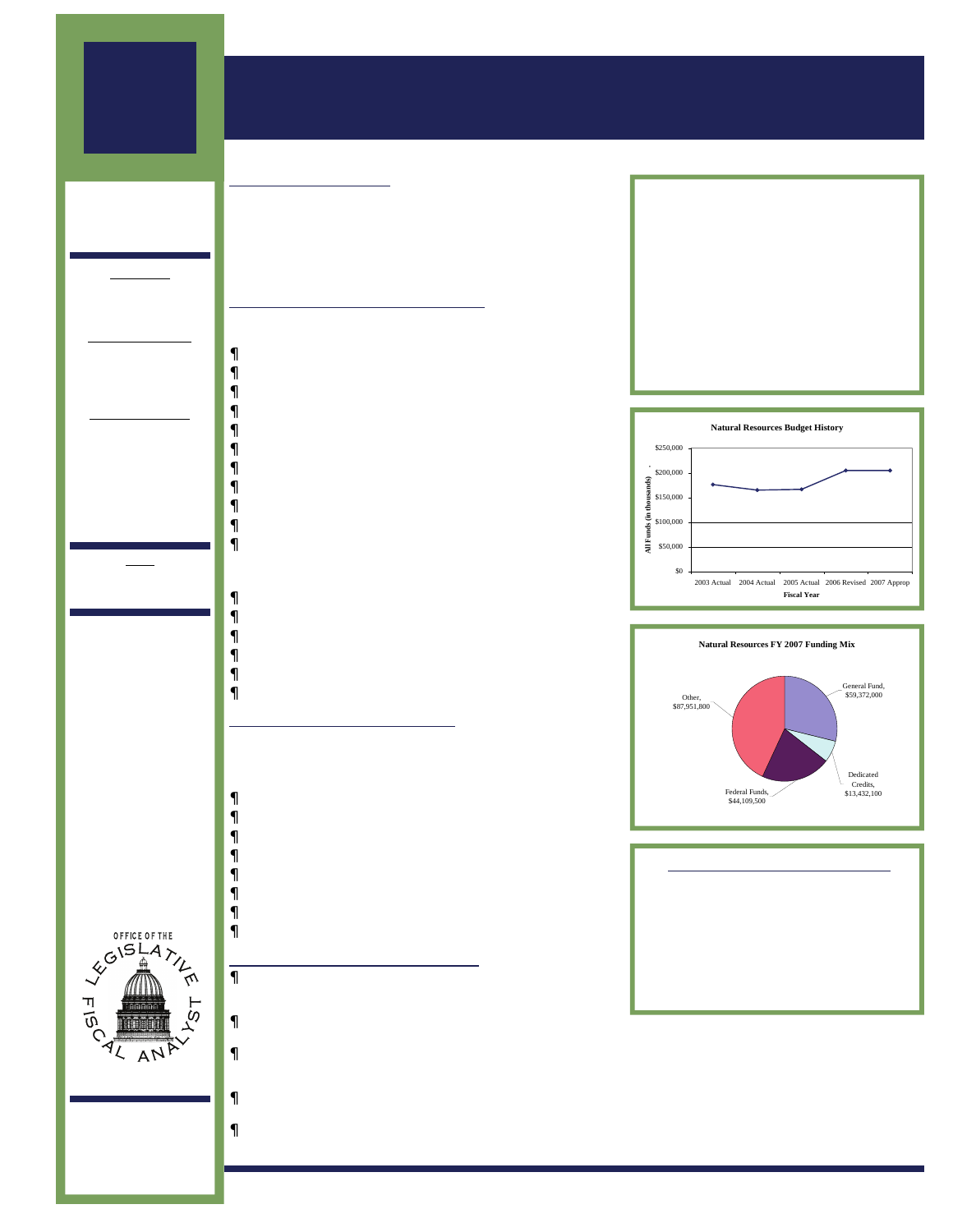## MARCH 8, 2006

## 2006 GENERAL **SESSION**

**MEMBERS** OF THE JOINT APPROPRIATIONS **SUBCOMMITTEE** 

### Co-Chairs

Senator Howard Stephenson

> Representative Gordon Snow

#### Senate Members

John Valentine, President

Beverly Evans Karen Hale

#### House Members

Stuart Adams Ron Bigelow Duane Bourdeaux Tim Cosgrove LaVar Christensen Gregory Hughes James Ferrin Julie Fisher Karen Morgan Stephen Urquhart

### **Staff**

Michael Kjar, Deputy Director

Ben Leishman, Fiscal Analyst



W310 State Capitol Complex Salt Lake City, Utah 84114 ———————- 801-538-1034 801-538-1692 Fax

www.le.utah.gov

## Public Education

### APPROPRIATION SUMMARY & BUDGET HIGHLIGHTS

### **BUDGET SUMMARY**

The public education budget represents the largest expenditure category in the state budget. Public education expenditures total over \$3 billion, representing 9.8% increase over the FY 2006 revised budget. Legislators appropriated a total of \$2.1 billion in state revenue to public education, representing a 12.8 percent increase over the FY 2006 revised budget.

### **MAJOR FUNDING INITIATIVES**

#### Minimum School Program

- Weighted Pupil Unit \$132.6 million to provide a 6% increase in the value of the WPU and other associated costs
- Enrollment Growth \$61.5 million to fund an additional 14,700 students anticipated for enrollment in fall 2006
- Adult Education \$1 million ongoing funding to replace onetime funded provided over the past several years
- ted & Board Leeway \$20.6 million in new state and local revenue including \$9.6 million in state revenue to provide for a rate increases
- Electronic High School \$300,000 to provide for additional student growth in the Electronic High School
- Charter Schools \$8.9 million to provide for increased costs associated with student growth to the Local Replacement Funding Formula
- Charter Schools \$11.4 million in one-time funding to support charter school start-up costs, administration, and student support
- Library Books & Supplies \$2 million in one-time funding for school districts to improve library collections
- Teacher Supplies & Materials \$7 million in one-time funding to help teachers with out-of-pocket instructional expenses
- Concurrent Enrollment \$2.3 million to support increased student involvement in concurrent enrollment programs
- Pupil Transportation \$5 million in one-time funding to support increased costs associated with transporting students
- Enrollment Growth Program \$10 million in one-time funding to support capital expenditures in school districts experiencing significant student growth

#### Education Agencies

- Independent Living Centers \$350,000 to provide Nursing Home Diversion specialists at each of the 6 IL centers
- Local Provider COLA \$32,500 to provide a 2.5% COLA increase for Independent Living Center employees
- Utah Schools for the Deaf and Blind \$441,000 ongoing and \$745,600 one-time to support the incorporation of the Jean Massieu Charter School within USDB operations
- Utah Schools for the Deaf and Blind \$406,900 to provide for statutory teacher salary increases, steps and lanes
- Utah State Office of Rehabilitation \$500,000 in one-time funding to support Assistive Technology services
- Utah State Office of Education \$234,000 in one-time revenue to support Alternative Route to Licensure for one year pending a review of regulatory fees for educator licensing
- Fine Arts and Sciences \$1 million to bifurcate the Fine Arts outreach program the Science outreach program
- Highly Qualified Teachers \$500,000 one-time to support teachers become highly qualified as outlined in H.B. 285
- Education Reform \$15 million to support the 4-6 math program and Utah Basic Skills Competency Test student remediation outlined in H.B. 181.

| <b>FYO5 Actual</b>             | \$2,593,642,788 |      |
|--------------------------------|-----------------|------|
| State Funds                    | 1,815,334,711   |      |
| <b>FY06 Revised</b>            | \$2,744,660,877 |      |
| State Funds                    | 1,905,184,775   |      |
| FY07 Appropriated              | \$3,013,184,025 |      |
| State Funds                    | 2.148.309.745   |      |
|                                |                 |      |
| % Change FY05/06               |                 | 5.8  |
| State Fund Increase/(Decrease) |                 | 49   |
| % Change FY06/FY07             |                 | 9.8  |
| State Fund Increase/(Decrease) |                 | 12.8 |



### FY 2007 BUDGET BY MAJOR AREA

Minimum School Program \$2,503,224,225

| Office of Education                         | \$250,736,400 |
|---------------------------------------------|---------------|
| Office of Rehabilitation                    | \$57,528,100  |
| Schools for the Deaf and Blind \$26,511,100 |               |
| <b>USDB Institutional Council</b>           | \$427,500     |
| State Charter School Board                  | \$11,019,800  |
| Child Nutrition Programs                    | \$118,614,200 |
| Fine Arts Outreach                          | \$2,639,600   |
| Science Outreach                            | \$1,339,400   |
| <b>Education Contracts</b>                  | \$3,854,800   |